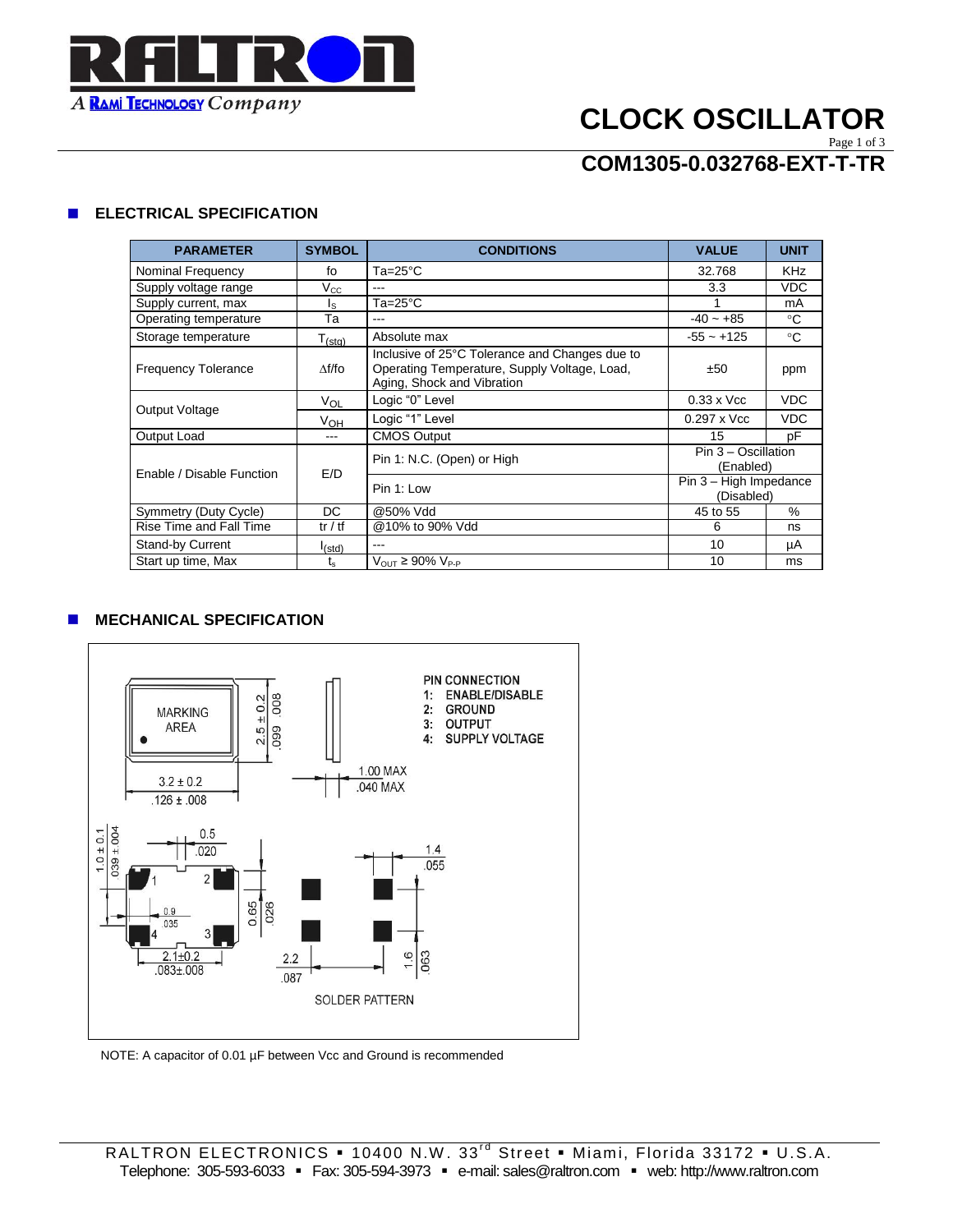

## **CLOCK OSCILLATOR** Page 2 of 3

# **COM1305-0.032768-EXT-T-TR**

### **REFLOW PROFILE**



| <b>Reflow profile</b>               |                   |                 |
|-------------------------------------|-------------------|-----------------|
| <b>Temperature Min Preheat</b>      | l <sub>SMIN</sub> | $150^{\circ}$ C |
| <b>Temperature Max Preheat</b>      | I SMAX            | $200^{\circ}$ C |
| Time $(T_{SMIN}$ to $T_{SMAX}$ )    | τs                | 60-180 sec.     |
| Temperature                         |                   | $217^{\circ}$ C |
| Peak Temperature                    | D                 | $260^{\circ}$ C |
| Ramp-up rate                        | $R_{UP}$          | 3°C/sec max.    |
| Ramp-down rate                      | $R_{DOWN}$        | 6°C/sec max.    |
| Time within 5°C of Peak Temperature | Ţь                | $10$ sec.       |
| Time t[25°C] to Peak Temperature    | t[25°C] to Peak   | 480 sec.        |
| Time                                |                   | 60-150 sec.     |

#### **ENVIRONMENTAL**

| <b>PARAMETER</b>           | <b>VALUE</b>              |
|----------------------------|---------------------------|
| MOISTURE SENSITIVITY LEVEL |                           |
| RoHS <sub>2</sub>          | 6/6 COMPLIANT & LEAD FREE |
| REACH-SVHC                 | <b>COMPLIANT</b>          |
| HALOGEN-FREE               | <b>COMPLIANT</b>          |
| <b>TERMINATION FINISH</b>  | Au                        |